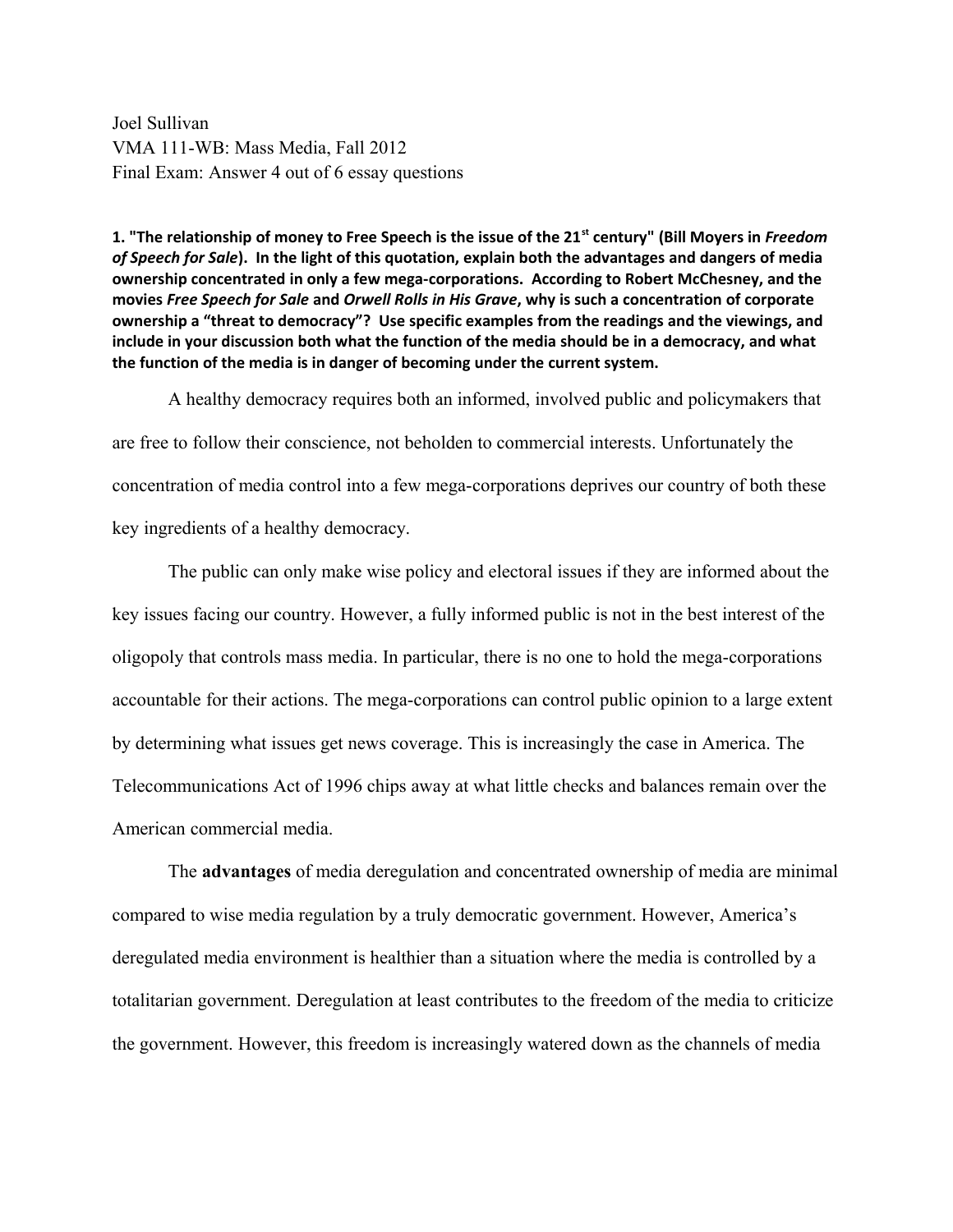that would criticize government decisions are controlled by the same mega-corporations that shape government policy through lobbying.

The **disadvantages** of media deregulation and concentration of media ownership, in my opinion, far outweigh the advantages. The main disadvantage is the loss of a healthy channel for criticism of the mega-corporations that control media. Another disadvantage is that the prominent media control the topics of conversation. As Neil Postman said, "The media … tell us what to think about." Another disadvantage of media deregulation is that the consolidated megacorporations that control media can afford to spend a great deal of money on lobbying. The larger the corporations get, the more influence they can wield in Washington.

The question of **what the role of media should be in a healthy democracy** is an important one. In a healthy democracy, media should provide a forum for discussion of the full range of issues facing the nation and the world. It should be a truly open forum where approximately equal time is given to advocates of various positions. The media should also be a channel for bringing to light injustices in society and irresponsible actions taken by corporations, no matter how large.

In the light of media deregulation and consolidation of media control into a few megacorporations, the media are in danger of becoming almost the opposite of what they should be in a healthy democracy. Coverage of issues (especially issues related to large corporate interests) tends to be one-sided, in favor of the oligopoly. Issues of great importance (such as the U.S. Telecommunications Act of 1996) are swept under the rug and receive minimal media coverage. In short, the media become a tool for those in power to indoctrinate the public (and the policymakers) with the propaganda that is in their best interest.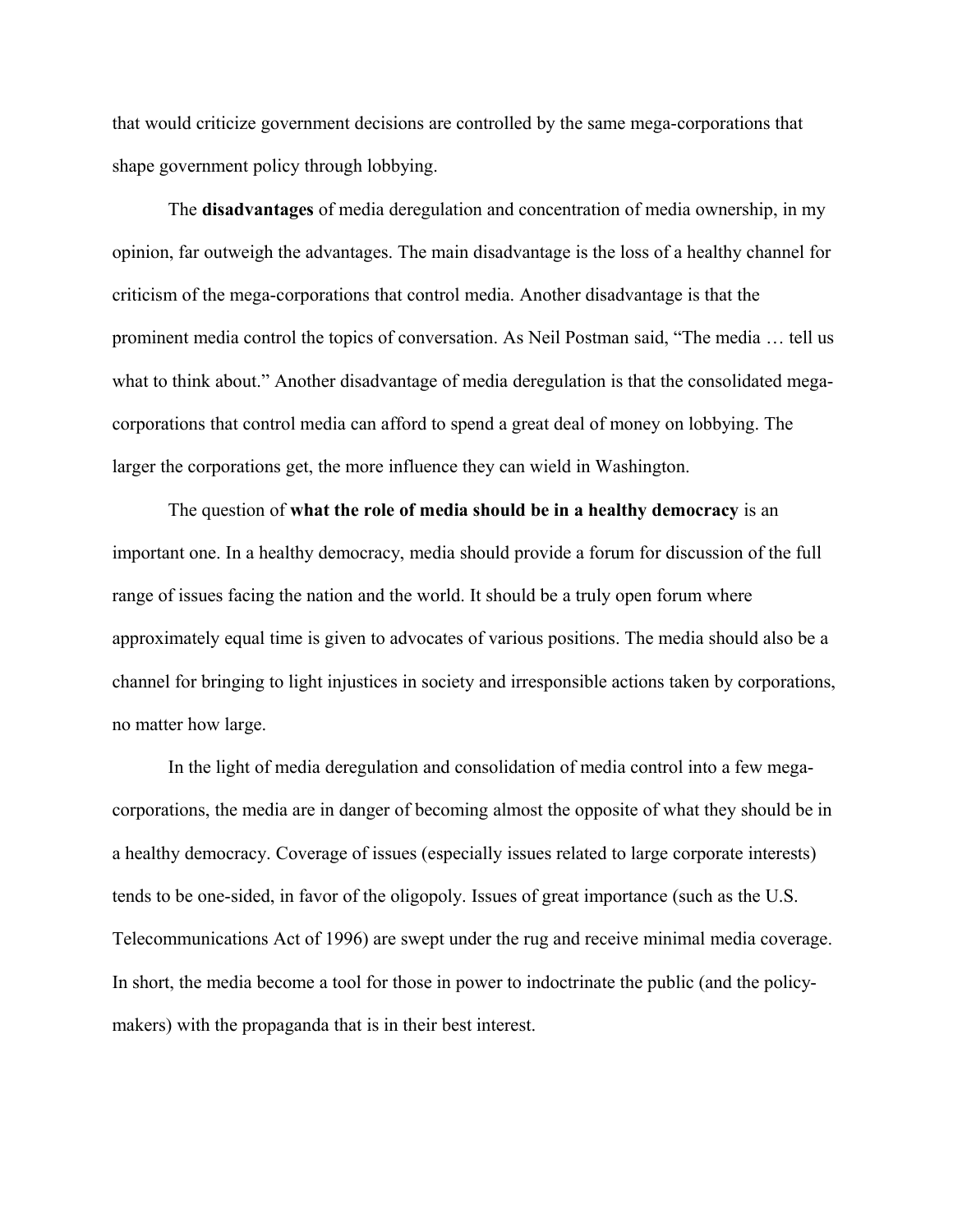In the light of the above, we are very fortunate to have the Internet, a medium where it is possible to post and discuss dissenting views on key issues without a huge publishing budget. However, even in the case of the Internet, the voices that speak the loudest are those with the most money, and most of the content is aimed at generating revenue rather than telling the truth in an altruistic way.

## **3. How has the role of the print media changed in present day society? Is it still important to be able to read? Will the print media (Newspapers, Magazines, Books) be entirely absorbed and replaced by the Internet? What effect would this have on how human beings see/experience the world? (In other words, how is a print-mediated world different from an Internet-mediated world?) What would be gained and what would be lost if this were to happen?**

Print media are gradually losing their foothold in present day society to electronic media. In some cases (such as eBooks, news sites on the World Wide Web, and email) the new electronic media are not that different from print media. In other cases (movies and television, for example), the new electronic media are radically different from print media. Audio-visual entertainment (such as dance, opera, and theater) has a long history but is far more prevalent today than it was a hundred years ago.

It is still very helpful to be able to read. However, the media situation has improved a lot for people who cannot read due to blindness and other disabling conditions. Besides audiobooks and podcasts, the blind have access to "screen reader" technology that makes it possible to browse the World Wide Web and hear emails read aloud. Assistive technologies for the reading impaired will presumably continue to improve.

As I write this I am struck by the fact that I am sitting in a once-busy room that has lost its original function due to the Internet. I am typing this essay in the reference room of the Somerville West library. I have spent many hours in this room working on homework on my laptop, and have never yet seen someone come into the room to use any of the numerous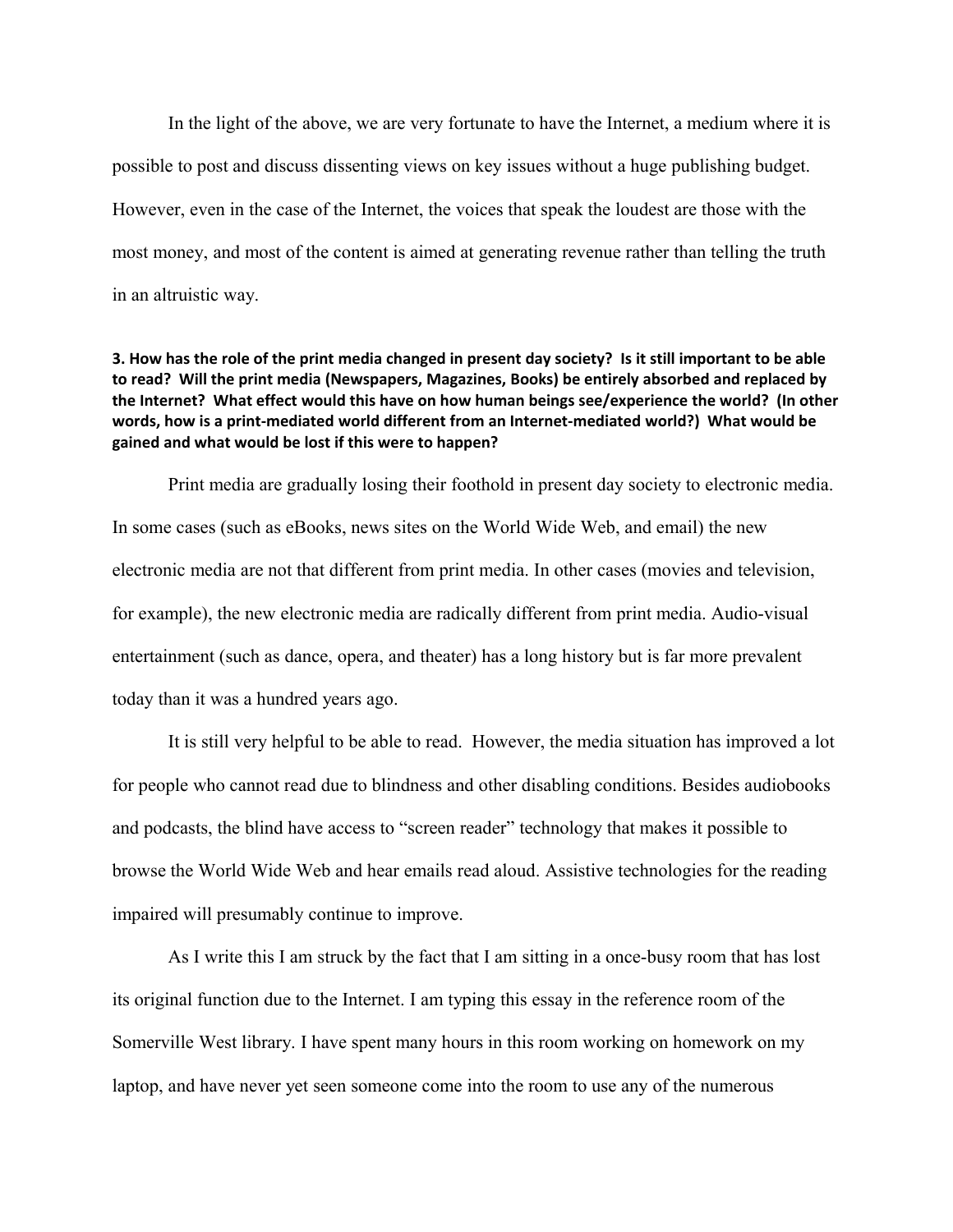volumes of reference material on the shelves. On the other hand, I have shared the room on many occasions with my fellow laptop computer users.

I think it will be a long time before print media completely die out, but their importance will certainly continue to wane in the coming years. The effects of this transition from print to electronic media are numerous. We have already touched on some of the advantages of the transition. On the downside, people will be less motivated to learn to read. Children's imaginations will tend to atrophy as they transition from learning by reading to learning by seeing. Children will not develop as much of an attention span or ability to focus (on something other than a TV screen) for extended periods of time. Another downside is that people are less likely to be motivated to memorize selections from literature, due to their reliance on a smart phone or ultra-portable computer.

The effects of the transition from print media to electronic media will vary a lot from household to household depending on how much time children spend in front of that one-eyed babysitter, the TV (whether watching movies or TV programs or playing video games). Numerous studies have shown the negative effects of excessive TV viewing on children. I do not think the effects of excessive Internet use (texting, emailing, surfing the web) have been studied as thoroughly.

In my opinion, one of the main dangers of the Internet is that it decreases the time people spend interacting directly with one another by bringing all kinds of information and entertainment so close that it is very hard to resist its attraction. The interactivity and multimedia characteristics of the Internet make it more likely than print media to replace face-to-face social contact. I think we can expect to learn more about the effects of the Internet on young people in the near future.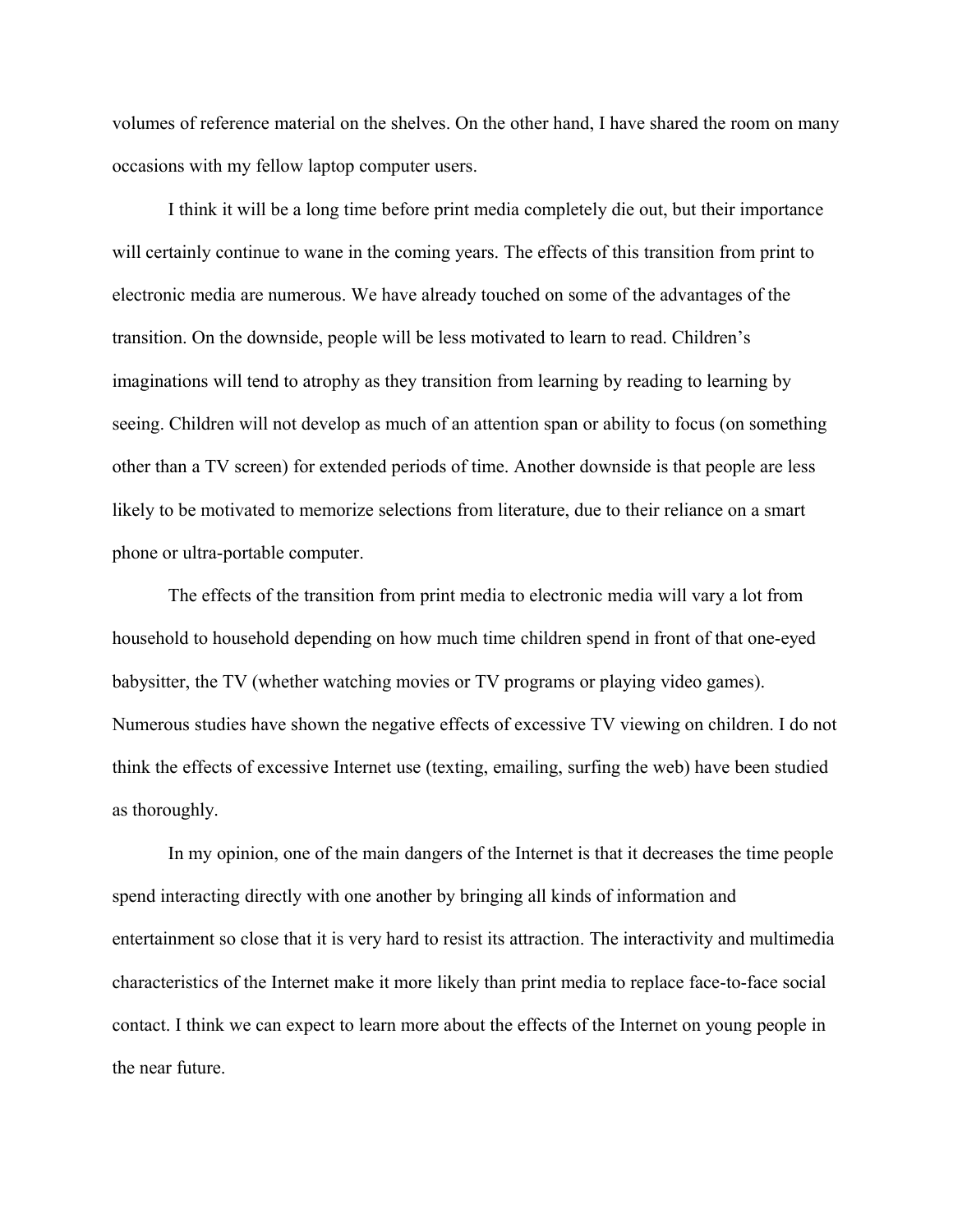**4. Discuss the mass media system of a country or region of the world other than the United States. Consider that the way a country's political system is organized affects the way the media within that country operate – explain what this means in terms of media control and ownership, and in the role different media play in national life. Use specific examples.**

I have been to Japan three times and was struck by the differences between mass media in Japan and in America.

At a basic level there are many similarities between mass media in Japan and in America. Both countries are democracies with a mixture of private and public programming. In both countries mass media is primarily operated for profit, funded by advertising, and controlled by a few large corporations. However there are many differences as well.

In Japan, public programming has a larger role than in America. The public programming is less distinguishable from corporate programming due to its larger budget. Also in Japan the lines between government and private industry are not as clear as in America, with the government subsidizing private corporations to a greater extent than in America.

The Japanese political landscape is more diverse than America, with an influential socialist party. There is accordingly a wider range of political message. When I was in Japan I remember vans operated by the socialist party driving through the neighborhood with speakers blasting their message. This struck me as odd in a country where there is otherwise such an emphasis on harmony.

Apart from the occasional blaring socialist van, Japan's cultural emphasis on harmony shines through in its mass media. Billboards, for example, are designed with more attention to harmony with their surroundings. Architecture also reflects this sensibility. One is particularly struck by the emphasis on harmony upon walking into a book store: The book covers and magazine covers are more harmonious both on their own and with one another. One sees rows of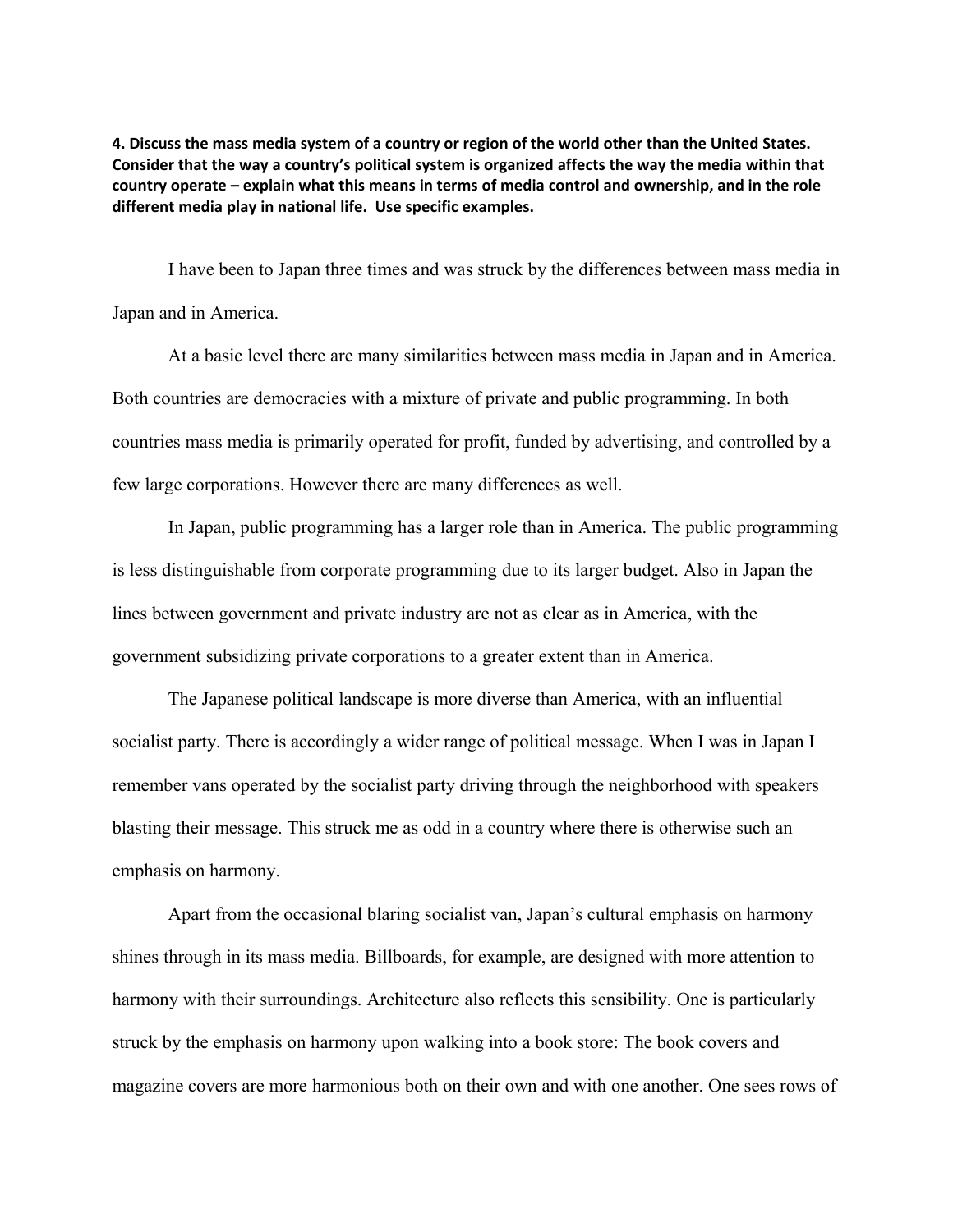books of the same size and color; one has the feeling that the books and magazines were designed to fit into the book store in their respective places.

Graphic art and typography play a more prominent role in Japanese media than in American media. One sign of this is the prevalence of *manga* and *anime*. On the Japanese subway one is surrounded by *manga*, Japanese graphic/comic magazines. *Anime*, animated television programs and movies, play a much larger role in Japanese media than animated programming in America. An example of an anime director whose work has been popular among both adults and children is Hayao Miyazaki, famous for *My Neighbor Totoro*, *Princess Mononoke*, and *Spirited Away,* among other films. (In America animation is usually aimed at children, but not so in Japan.) Numerous Japanese stores specialize in *anime* and *manga,* and even figurines of the *anime/manga* characters. *Manga* and *anime* both have a kind of cult following in America, especially among teenagers.

Apart from *anime* and *manga,* Japanese mass media such as books and newspapers make more use of illustrations than American mass media. An example of this phenomenon is the users' manuals of Japanese products which are often much more heavily illustrated than American users' manuals.

## **5. Discuss any ONE of the post-print media (TV, Movies, Radio, Sound Recording, Internet) in terms of its unique characteristics as a medium, its effects upon its audience, and how it has changed people's perceptions and understanding of reality and of social relations.**

The Internet stands out among mass media as the one that has made many "average people" not just consumers but producers of media. The cost of setting up a website/blog or posting a video on YouTube is minimal, making it possible for virtually anyone to publish content that has the potential to become mass media by "going viral". Not only can we publish material at marginal cost, we can publish it *globally*.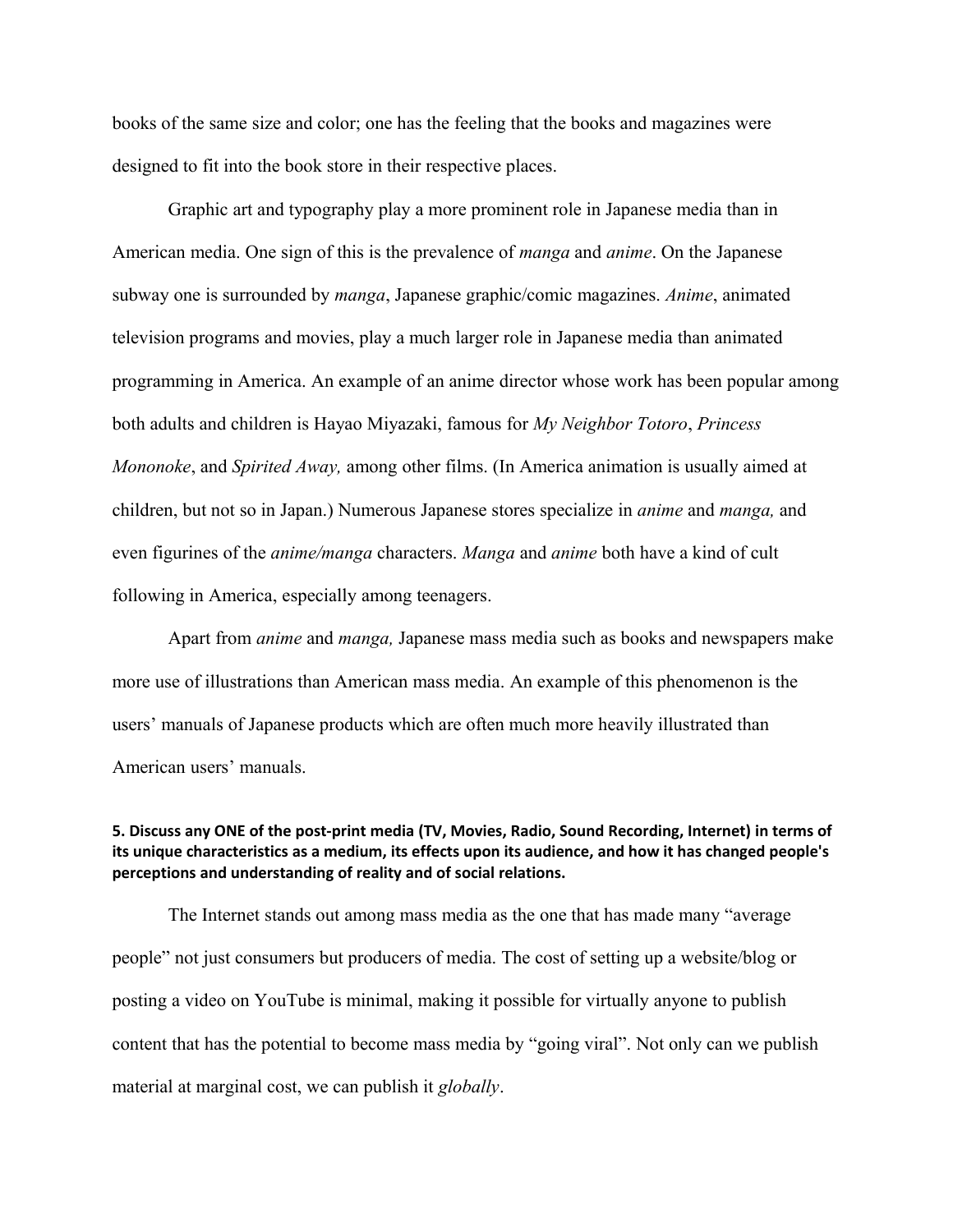The Internet allows us to publish and access text, graphics, and video content. It also provides forums for discussion of any topic under the sun. For example, blog posts and news articles on the Internet are often accompanied by forums where users can post their reactions and discuss the issues at hand.

On one hand, the Internet helps to bring together people with similar interests. If I were a chess player, I could use the Internet to play online chess with people around the world. It is easy for me to use the Internet to get in touch with other fans of my favorite music. On the other hand, the Internet tends to replace direct interpersonal communication in many ways. One way the Internet replaces interpersonal communication is by putting us in touch with massive databases of opinions. The Internet can help me find other bands (or movies) I might like based on the tastes of millions of others who use, for example, Netflix. I can use Amazon.com to find a toprated book on any subject. Another way the Internet replaces meaningful interpersonal communication is by drawing "gamers" into vast online fantasy worlds in a very habit-forming way.

The Internet shares with other mass media a tendency to isolate people from their immediate neighbors by drawing them into another world. What is unique about the Internet is how far its fantasy worlds can go in replacing real life—they can be truly interactive. In extreme cases, Internet worlds take over people's lives to the extent that they lose their friends, job, and even their health. I recall reading a brief newspaper article about a man who died (partly from dehydration) after about 20 hours of continuous online gaming. With the advent of Internetcapable smart phones, people can be "zoned out" into another world from virtually anywhere.

By providing fantasy worlds and online communities, the Internet can even shape people's understanding of who they are. A teenage boy, for example, may define himself much